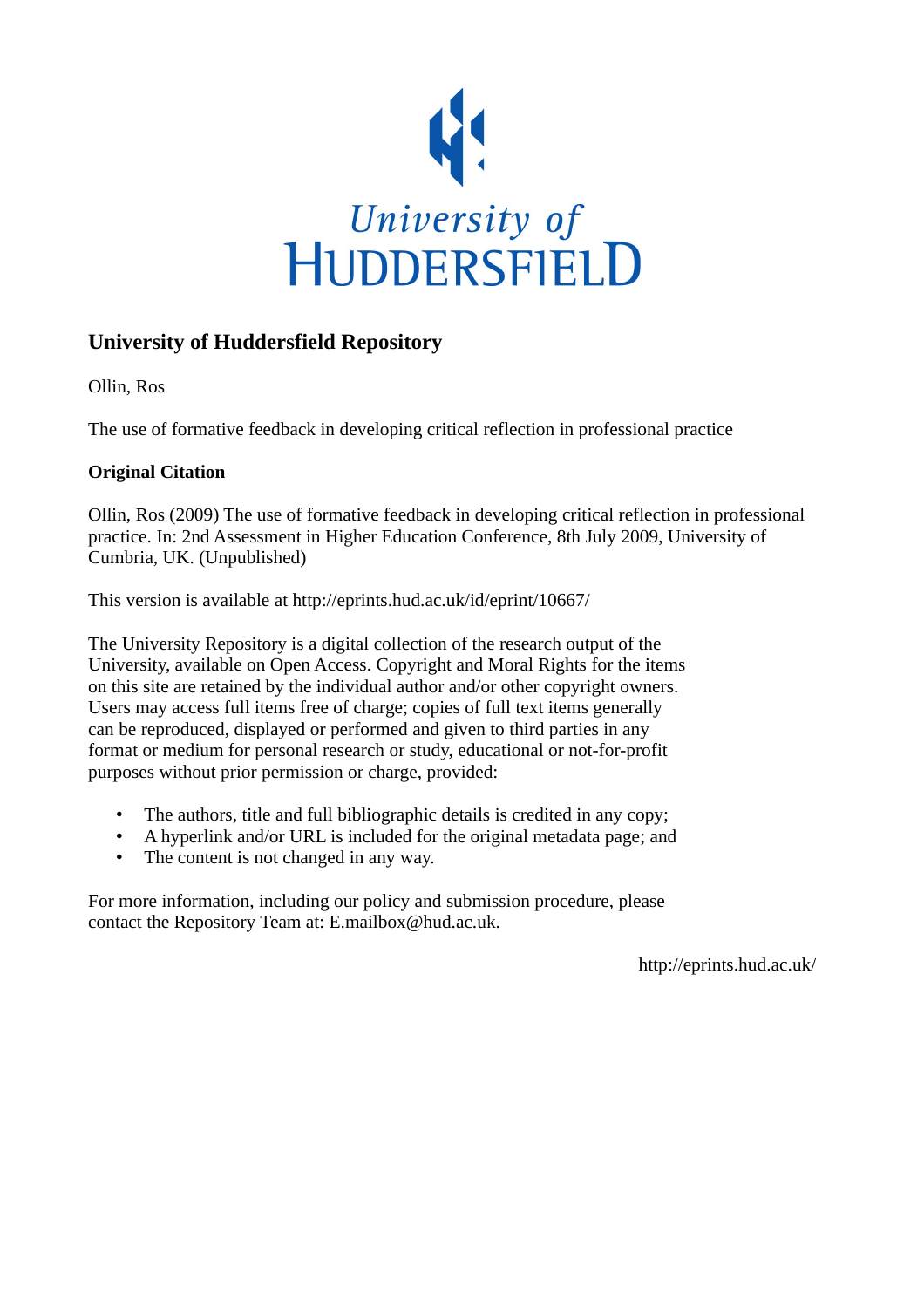Assessment in Higher Education Conference, University of Cumbria, July  $8<sup>th</sup>$ , 2009.

## **Workshop session: The use of formative feedback in developing critical reflection in professional practice:**

Dr Ros Ollin University of Huddersfield

## **This session will focus on the place of formative assessment and feedback in developing critical reflection in professional practice.**

Many professional programmes offered in HE– for example those related to teaching, health services, social work and management - are underpinned by notions of reflective practice. However, reflection can often be introspective, involved in uncovering one's own personal meanings, or evaluative, focusing on fairly superficial improvements in practice. In contrast, critical reflection includes consideration of the wider socio-political context to question one's own values, beliefs and assumptions (Sambrook and Stewart, 2008). Within a professional context, critical reflection is used to challenge deep-rooted assumptions with the aim of improving professional practice (Fook and Askeland, 2007).

Many professional courses use learner- centred reflective processes, such as reflective journals. However it is a mistake to assume that even mature students have developed the capacity to reflect (Sambrook and Stewart, 2008). Here the teacher is important in modelling their own processes of critical reflection to students (Brookfield, 1995). In addition, the teacher can help challenge taken-for- granted assumptions and deepen the students' capacity for reflection through critical dialogue. So what part can formative assessment play in that development?

In Certificate /PGCE courses for the Lifelong Learning sector, trainee teachers receive formative feedback following observed teaching, in which the focus is on asking questions to promote critical reflection, rather than providing answers. I will give examples of the questions used and share an example of student responses to the questions asked. NB These questions are intended to be developmental and help the student engage critically with their own practice, but would only be used once a relationship of trust and respect had been built up with the student. They are intended to promote critical dialogue between tutor and student.

This approach could be used across a range of different professional programmes, not only in observations of practice, e.g. clinical encounters, but in formative feedback on written work.

This session will provide an opportunity for participants to share their own ideas and assessment practices for developing critical reflection in students.

## **References**

Brookfield, S. (1995) *Becoming a critically reflective teacher*, San Francisco: Jossey Bass. Fook, J. and Askeland, G.A. (2007) Challenges of critical reflection: nothing ventured, nothing gained, *Social Work Education*, 26, 5, 520-533.

Sambrook, S. and Stewart, J. (2008) Developing critical reflection in professional focused doctorates: a facilitator's perspective, *Journal of European Industrial Training*, 32, 5, 359- 373.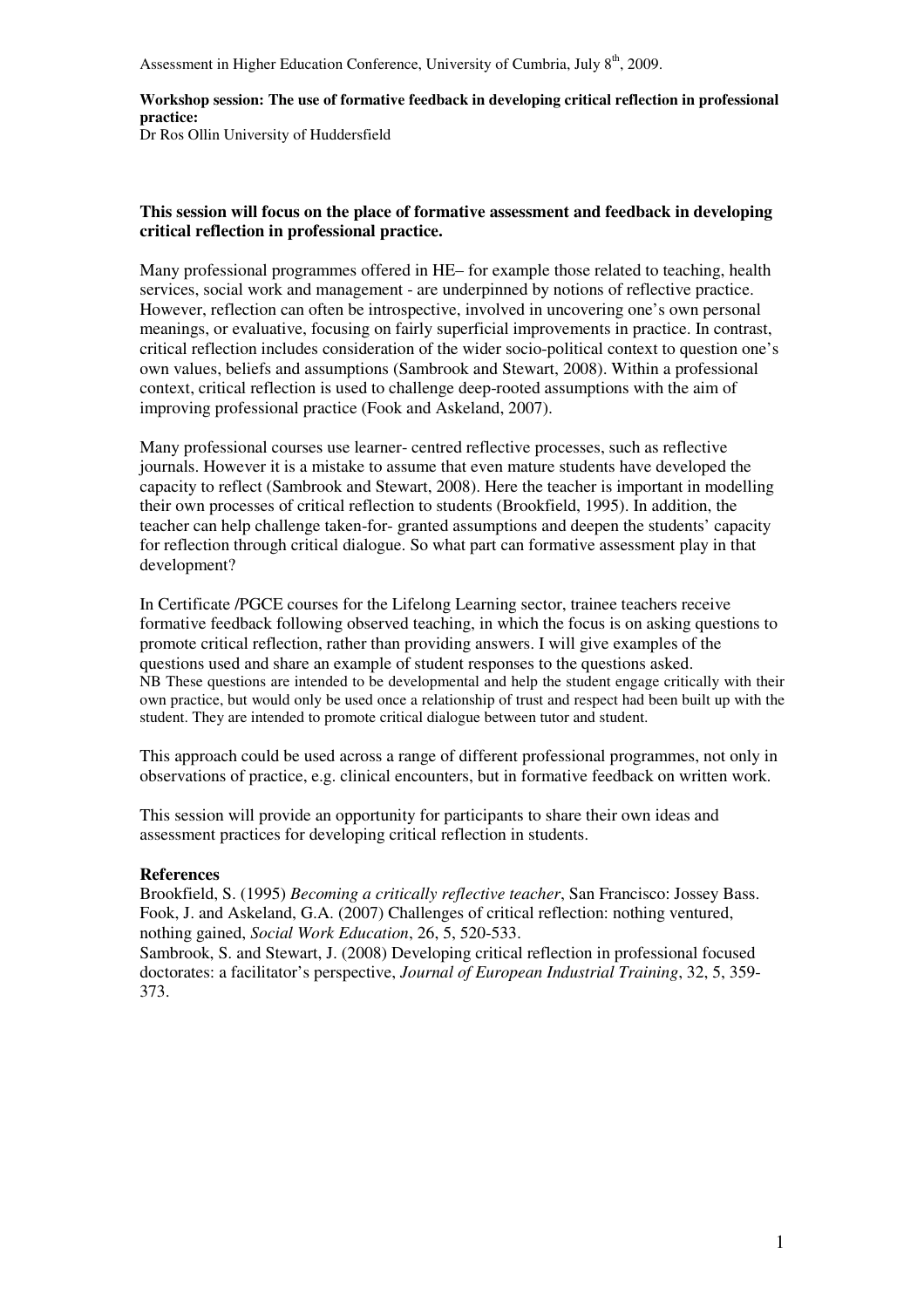Assessment in Higher Education Conference, University of Cumbria, July  $8<sup>th</sup>$ , 2009.

#### **Workshop session: The use of formative feedback in developing critical reflection in professional practice:**

Dr Ros Ollin University of Huddersfield

#### **Issues**

Critiques suggest that reflective practice is often self-referenced, concentrated on the personal and individual experience, and at a technical, evaluative level rather than critically aware and emancipatory in nature?

1. Has assessment of 'reflective practice' (and indeed 'reflective practice' itself) become a tired and instrumental process?

2. Should we be trying to develop 'reflexivity'\* rather than reflection?

\* looking inwards to oneself as an individual, looking outward to the social, cultural, political, historical linguistic context and how it shapes ourselves and others.

3. How can we change the way we feedback to help students develop critical reflective practice through the use of questions as prompts?

**Extracts from teaching observation feedback, showing examples of questions to prompt critical reflection included in my feedback following different teaching observations** Given to students in later stages of the course. Questions to promote critical reflection are additional to more 'technical' points for development.

NB These questions are intended to be developmental and help the student engage critically with their own practice, but would only be used once a relationship of trust and respect had been built up with the student. They are intended to promote critical dialogue beween tutor and student.

At the bottom of the observation feedback sheet students are asked to do the following: *Please evaluate your session and consider all the points raised in this feedback. These are designed to help in your reflective practice and your own self assessment.*

#### **1. Observation of a parenting session with parents under compulsory court orders**

"You use the term 'love languages' as a focus of discussion with this group of parents. This comes from a series of parenting books developed by an American writer. The group seemed uncomfortable with this term. I'm interested in your views on this e.g. do you think it was because of the concepts behind the term, or was it the language used which signalled a different culture, with different forms of expression which might be alienating to your group? Is there an issue about the use of American therapeutic language with a parent group in Yorkshire?"

**2. Observation of a community history group taught by a tutor who is dyslexic which includes a student just identified as dyslexic.** 

"- As a teacher you are in a position of power in relation to this student. What are the benefits of you being dyslexic in the support you can give this student? What might be the dangers in a strong emphasis on your particular experiences?

- What are your views on Ecclestone's work on therapeutic cultures in education? How do they tie in with your ideas on empowerment and 'learned helplessness'?"

#### **3. Observation of an FE teacher, teaching joinery**

"What are the different types of environmental impact connected with the information, materials and processes in your session today?"

How might they be made more sustainable?

**4. Observation of a literacy teacher** 

"What do you think 'literacy' means?

How does this compare with the 'literacy skills'; you are teaching for 'skills for life'?

What alternative views of literacy might be demonstrated in the skills used by your learners in their everyday life?

Explore what the term 'new literacies' means."

**5. Observation of a community activist**